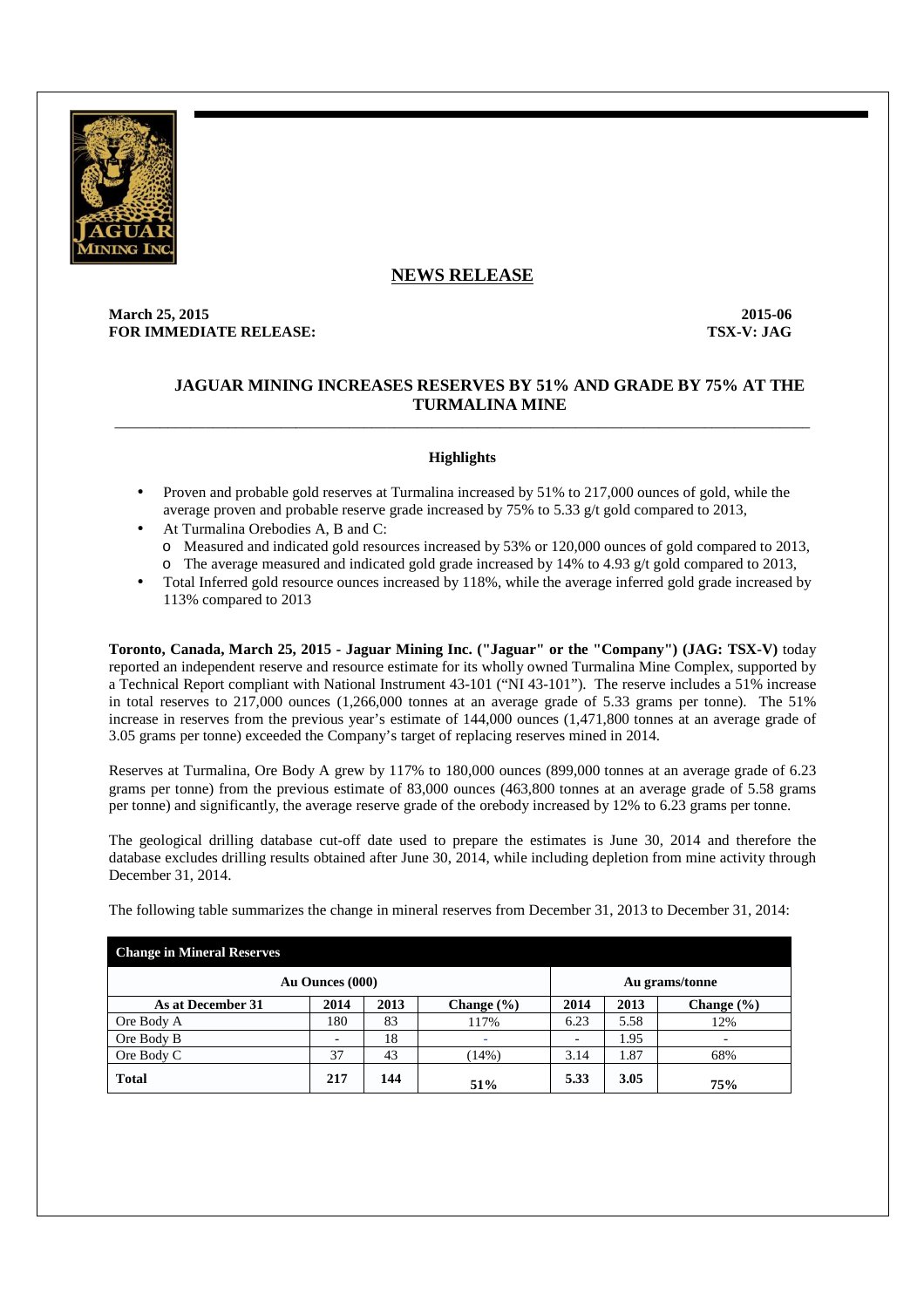| <b>Change in Mineral Resources</b>   |      |                                 |                |      |      |                |  |  |  |  |
|--------------------------------------|------|---------------------------------|----------------|------|------|----------------|--|--|--|--|
| Measured & Indicated Au Ounces (000) |      | <b>Inferred Au Ounces (000)</b> |                |      |      |                |  |  |  |  |
| As at December 31                    | 2014 | 2013                            | Change $(\% )$ | 2014 | 2013 | Change $(\% )$ |  |  |  |  |
| Ore Body A                           | 224  | 146                             | 53%            | 143  | 31   | 361%           |  |  |  |  |
| Ore Body B                           | 58   | 22                              | 164%           |      | 41   | (98%)          |  |  |  |  |
| Ore Body C                           | 64   | 58                              | 10%            | 148  | 88   | 68%            |  |  |  |  |
| A, B, C Total                        | 346  | 226                             | 53%            | 292  | 160  | 83%            |  |  |  |  |
| Faina                                | 58   | 440                             | (87%)          | 360  | 137  | 163%           |  |  |  |  |
| Pontal                               | 62   | 112                             | (45%)          | 21   | 13   | 62%            |  |  |  |  |
| Total - M&I                          | 466  | 778                             | (40%)          | 673  | 310  | 117%           |  |  |  |  |

The following table summarizes the change in mineral resources from December 31, 2013 to December 31, 2014:

## **Summary of Mineral Reserves as at December 31, 2014**

| <b>Mineral Reserves</b> |         |                        |          |                          |                          |          |                                     |       |          |  |
|-------------------------|---------|------------------------|----------|--------------------------|--------------------------|----------|-------------------------------------|-------|----------|--|
|                         |         | <b>Proven Reserves</b> |          |                          | <b>Probable Reserves</b> |          | <b>Proven and Probable Reserves</b> |       |          |  |
| <b>Ore Body</b>         | Tonnes  | Gold                   | Gold oz. | <b>Tonnes</b>            | Gold                     | Gold oz. | <b>Tonnes</b>                       | Gold  | Gold oz. |  |
|                         | (000's) | (g/t)                  | (000's)  | (000's)                  | (g/t)                    | (000's)  | (000's)                             | (g/t) | (000's)  |  |
| Ore Body A              | 333     | 5.00                   | 54       | 566                      | 6.96                     | 127      | 899                                 | 6.23  | 180      |  |
| Ore Body B              |         | -                      | ۰        | $\overline{\phantom{a}}$ | ۰                        |          |                                     |       | ۰.       |  |
| Ore Body C              |         |                        | ۰        | 367                      | 3.14                     | 37       | 367                                 | 3.14  | 37       |  |
| <b>Total</b>            | 333     | 5.00                   | 54       | 933                      | 5.46                     | 164      | 1266                                | 5.33  | 217      |  |

Notes:

1. CIM definitions were followed for Mineral Reserves

2. Mineral Reserves were estimated at a break-even cut-off grade of 2.9 g/t Au. Some stopes were included using an incremental cut-off grade of 1.5 g/t Au.

3. Mineral Reserves are estimated using an average long-term gold price of US\$1,200 per ounce.

4. Mineral Reserves are estimated using an average long-term foreign exchange rate of 2.5 Brazilian Reais: 1 US Dollar.

5. A minimum mining width of 3 metres was used.

6. Bulk density of  $2.70 \text{ t/m}^3$ .

7. Numbers may not add due to rounding.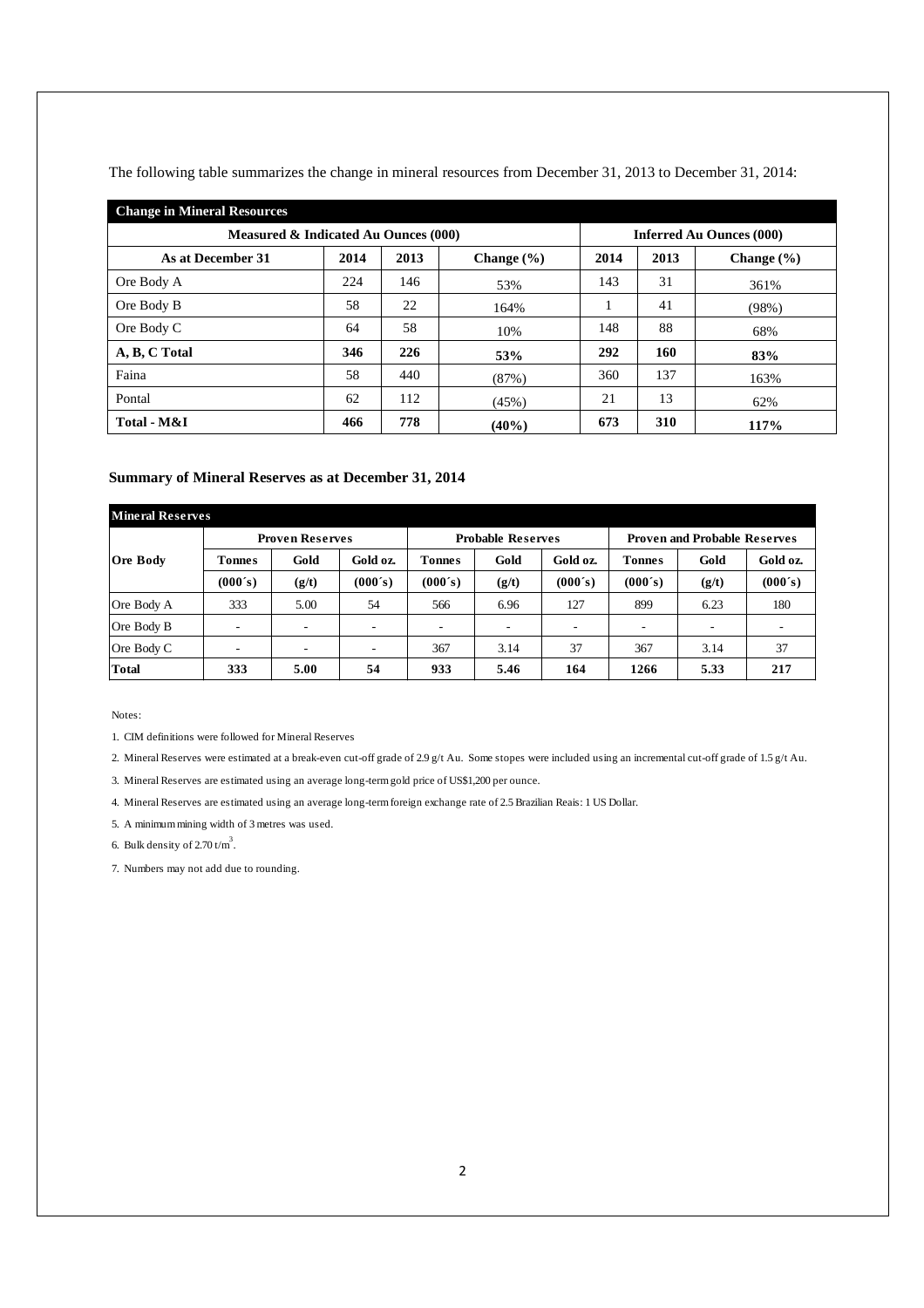#### **Summary of Mineral Resources as at December 31, 2014**

| <b>Measured and Indicated Resources</b> |               |                           |          |                            |                                                           |          |               |       |          |  |  |
|-----------------------------------------|---------------|---------------------------|----------|----------------------------|-----------------------------------------------------------|----------|---------------|-------|----------|--|--|
|                                         |               | <b>Measured Resources</b> |          | <b>Indicated Resources</b> | <b>Total Measured &amp; Indicated</b><br><b>Resources</b> |          |               |       |          |  |  |
| <b>Ore Body</b>                         | <b>Tonnes</b> | Gold                      | Gold oz. | <b>Tonnes</b>              | Gold                                                      | Gold oz. | <b>Tonnes</b> | Gold  | Gold oz. |  |  |
|                                         | (000's)       | (g/t)                     | (000's)  | (000's)                    | (g/t)                                                     | (000's)  | (000's)       | (g/t) | (000's)  |  |  |
| Ore Body A                              | 412           | 6.93                      | 92       | 491                        | 8.35                                                      | 131      | 904           | 7.7   | 224      |  |  |
| Ore Body B                              | 514           | 3.11                      | 51       | 67                         | 3.12                                                      |          | 581           | 3.11  | 58       |  |  |
| Ore Body C                              | 40            | 2.48                      | 3        | 657                        | 2.88                                                      | 61       | 697           | 2.86  | 64       |  |  |
| A, B, C Total                           | 966           | 4.71                      | 146      | 1215                       | 5.10                                                      | 199      | 2182          | 4.93  | 346      |  |  |
| Faina                                   | 72            | 7.39                      | 17       | 189                        | 6.66                                                      | 42       | 261           | 6.87  | 58       |  |  |
| Pontal                                  | 251           | 5.00                      | 40       | 159                        | 4.28                                                      | 22       | 410           | 4.72  | 62       |  |  |
| <b>Total</b>                            | 1289          | 4.92                      | 203      | 1563                       | 5.21                                                      | 263      | 2853          | 5.08  | 466      |  |  |

Notes:

1. CIM definitions are followed for Mineral Resources.

2. Mineral Resources include only the Turmalina mine, Faina deposit and Pontal deposit.

3. Mineral Reserves were estimated at a break-even cut-off grade of 2.5 g/t Au (Turmalina), 3.8 g/t Au (Faina) and 2.9 g/t Au (Pontal).

4. Mineral Resources are estimated using an average long-term gold price of US\$1,400 per ounce.

5. Mineral Reserves are estimated using an average long-term foreign exchange rate of 2.5 Brazilian Reais: 1 US Dollar

6. A minimum mining width of 2 metres was used.

7. Bulk density is  $2.76 \text{ } t/\text{m}^3$  for Orebodies A and B and  $2.95 \text{ } t/\text{m}^3$  for Orebody C at the Turmalina mine.

8. Gold grades are estimated by the Inverse Distance, Cubed interpolation algorithm using capped composite samples.

9. Mineral Resources are inclusive of Mineral Reserves.

10. Mineral Resources that are not Mineral Reserves do not have demonstrated economic viability.

7. Numbers may not add due to rounding.

George Bee, President and CEO of Jaguar Mining Inc, commented: *"As we focus on the Company's turn-around to profitability, we are delighted to see the strength and continuity of higher grades over significant thicknesses of deposition at our Turmalina Orebody A. With the cut-off date for drill results being last June, some 9-months past, the reserve and resource increases announced are just the precursor to reserves that we plan to announce once our 2015, 25,000-m drill program, that tests the continuity of the orebody at depth are announced. He went on to say, "While Orebody A is our clear path to better grade and positive cash flow, the rest of Jaguar's brownfield portfolio, which has been woefully under explored due to prior cash constraints, holds significant potential. We thank the team at RPA for their independent estimate of our reserves and resources, which is aimed at assuring investors of the quality of the assets we hold."* 

#### **Other**

The 2015 exploration work program for Turmalina entails 25,000 metres of drilling targeting the conversion of existing resources to reserves and testing the down-dip extension of Orebody A in an effort to significantly increase resources and life-of-mine.

The NI 43-101 technical report will be filed on SEDAR (www.sedar.com) within 45 days of this news release.

## **Qualified Persons**

The scientific and technical information contained in this press release has been reviewed and approved (i) in respect of the estimated Mineral Reserves and the Life of Mine Plan (LOMP) by Jason Cox, P.Eng., of Roscoe Postle Associates Inc. ("RPA"), and (ii) in respect of the estimated Mineral Resources by Reno Pressacco, P.Geo., of RPA. RPA is an independent mining consultant and each of Messrs. Cox and Pressacco are Qualified Persons within the meaning of NI 43-101.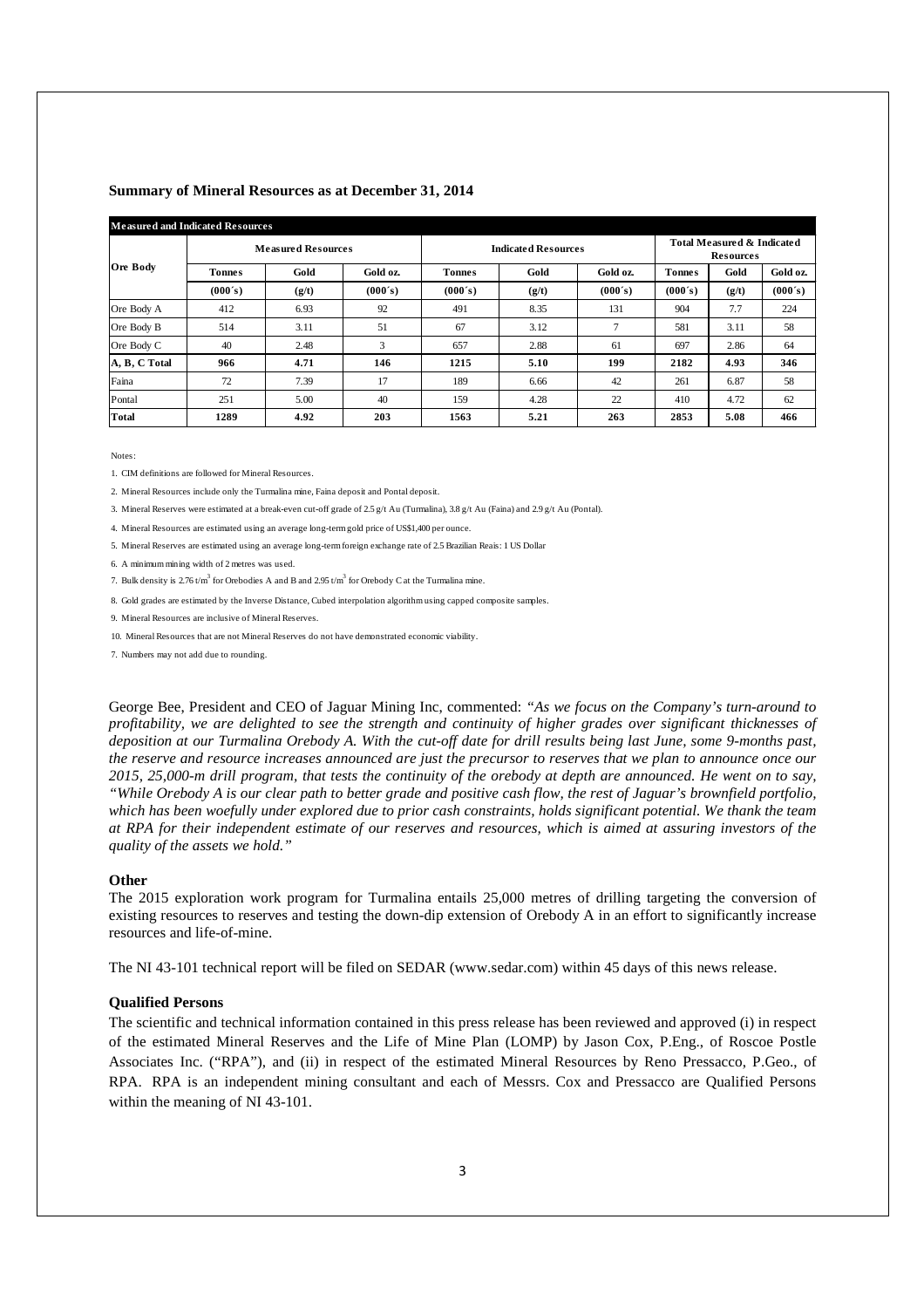### **About Jaguar Mining**

Jaguar is a gold producer with mining operations in a prolific greenstone belt in the state of Minas Gerais, Brazil. Additionally, Jaguar wholly owns the large-scale Gurupi Development Project in the state of Maranhão, Brazil. In total, the Company owns mineral claims covering an area of approximate 197,000-hectares. Additional information is available on the Company's website at www.jaguarmining.com.

### **For Further Information Contact:**

Derrick Weyrauch Chief Financial Officer Phone: 01-416-628-9601 dweyrauch@jaguarmining.com

## **Forward Looking Statements**

Certain statements in this press release constitute "Forward-Looking Statements" within the meaning of the U.S. Private Securities Litigation Reform Act of 1995 and applicable Canadian securities legislation. Forward-looking statements include, but are not limited to, management's assessment of Jaguar's future plans and operation. Certain statements throughout this press release constitute forward-looking statements (forecasts) under applicable securities laws relating to future events or future performance. Forward-Looking Statements can be identified by the use of words such as "are expected", "is forecast", "is targeted", "approximately", "plans", "anticipates" "projects", "anticipates", "continue", "estimate", "believe" or variations of such words and phrases or statements that certain actions, events or results "may", "could", "would", "might", or "will" be taken, occur or be achieved. Forward-Looking Statements involve known and unknown risks, uncertainties and other factors, which may cause the actual results or performance to be materially different from any future results or performance expressed or implied by the Forward-Looking Statements. These factors include the uncertainties associated with the exploration and development of mineral properties, in interpreting drilling results and other geological data, fluctuating gold prices and monetary exchange rates, the possibility of project cost delays and overruns or unanticipated costs and expenses, uncertainties relating to the availability and costs of financing needed in the future for the continuance of the operations and development of the reserves and resources, uncertainties related to production rates, timing of production and the cash and total costs of production. Although the Company has attempted to identify important factors that could cause actual actions, events or results to differ materially from those described in forward-looking information, there may be other factors that cause actions, events or results to differ from those anticipated, estimated or intended. *]*. Forward-looking information is based on current expectations, estimates and projections that involve a number of risks and uncertainties which could cause actual results to differ materially from those anticipated by Jaguar and described in the forward-looking information. The forward-looking information contained in this press release is made as of the date hereof and Jaguar undertakes no obligation to update publicly or revise any forward-looking information, whether as a result of new information, future events or otherwise, unless required by applicable securities laws. The forward-looking information contained in this press release is expressly qualified by this cautionary statement.

Forward-Looking Statements involve known and unknown risks, uncertainties and other factors may cause the actual results, performance or achievements to be materially different from those expressed or implied by the forward-looking statements. Such risk factors include, among others, risks associated with exploration and development of mineral properties, the uncertainties involved in interpreting drilling results and other geological data, fluctuating gold prices and monetary exchange rates, the possibility of project cost delays and overruns or unanticipated costs and expenses, uncertainties relating to the availability and costs of financing needed in the future for the continuance of the operations and development of the reserves and resources, uncertainties related to production rates, timing of production and the cash and total costs of production. Although the Company has attempted to identify important factors that could cause actual actions, events or results to differ materially from those described in forward-looking information, there may be other factors that cause actions, events or results to differ from those anticipated, estimated or intended as well as those factors disclosed in the Company's current Annual Information Form and Management's Discussion and Analysis, as well as other public disclosure documents, available on SEDAR at www.sedar.com. Although the Company has attempted to identify important factors that could cause actual actions, events or results to differ materially from those described in forward-looking statements, there may be other factors that cause actions, events or results not to be as anticipated, estimated or intended. There can be no assurance that forward-looking statements will prove to be accurate. The forward-looking statements